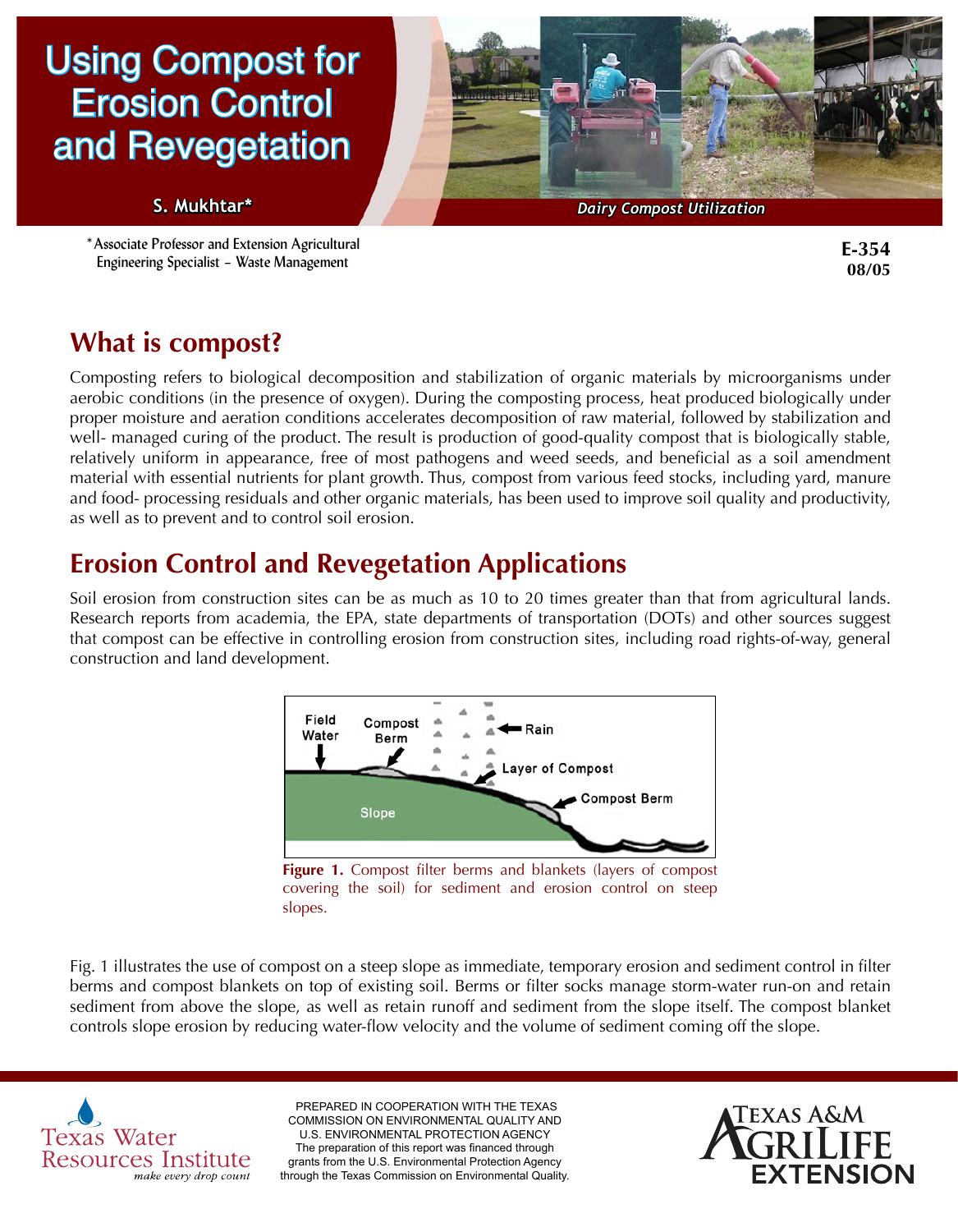Compost also can be incorporated as a soil amendment or a topsoil blend to improve soil structure. Both practices help establish a protective vegetation cover, which provides long-term erosion and sediment control. Due to compost's nutrient value and abundant organic matter, vegetation established in compost-amended soils grows healthier, faster. Such vegetation is better able to endure extreme climatic conditions, as compared to vegetation planted in soil that receives commercial fertilizer as its sole nutrient source.

But the characteristics that benefit vegetation also may create water-quality problems. Therefore, it is important to analyze nutrient (N, P, K and other micronutrients), pH and soluble salt content of compost before selecting and establishing its application rate for sediment or erosion control. Biosolids compost also should be analyzed for heavy- metal content. Lower-nutrient composts should be considered for use on nutrient- impacted areas. For example, a two-inch layer of compost weighing 1,500 pounds per cubic yard, applied over one acre, will equal an application rate of nearly 200 tons per acre. If such compost contains average-to-high nutrient concentrations, this application rate may be higher than nutrient requirements of the vegetation used for soil stabilization. These excess nutrients could lead to negative water-quality impacts. The blending of compost with wood chips in an erosioncontrol blanket may reduce the amount of nutrients applied per acre and slow their subsequent rate of release.

#### **Storm Water Management Applications**

New federal storm-water-permit requirements for general construction activities and for municipalities have placed much greater responsibility on construction contractors and on local governments to put in place effective erosion and sediment controls. At the same time, recent research demonstrates the effectiveness of several practices that use compost to stabilize soil, reduce suspended solids and sediment in runoff, reduce chemical loads, and delay runoff onset and volume. Guidelines and specifications for use of compost in erosion and sediment control applications can be found in the Texas Commission on Environmental Quality (TCEQ) reference document BMP Finder



**Figure 2.** Grass seed and compost being applied as a compost blanket for erosion control and revegetation of a road right-of-way.

at *http://www.tnrcc.state.tx.us/water/quality/nps/nps\_stakeholders.html#bmp%20finderD*.

### **Department of Transportation Applications**

Compost has been used extensively for erosion and sediment control in the stabilization of highway rights-of-way after construction or maintenance and such use has been thoroughly studied. In 1997, a survey of trends in using compost for road-side applications revealed that nearly 70 percent of the nation's DOTs were either experimenting with or routinely using compost. Some of the compost uses listed by these DOTs included

- Mulch or top dressing
- Erosion control blankets for steep slopes
- Filter berms to control sediment movement (similar to silt fences)
- Hydroseeding (seed, water and compost mixed and sprayed on ground to establish vegetation)
- Wetlands mitigation
- Bioremediation (composted organic matter used to break down pollutants into simpler, safer forms)
- Filter socks (mesh socks containing compost or mulch material)



**Figure 3.** Grass seed and compost being applied as a filter berm to control runoff and sedimentation in a city park waterway.